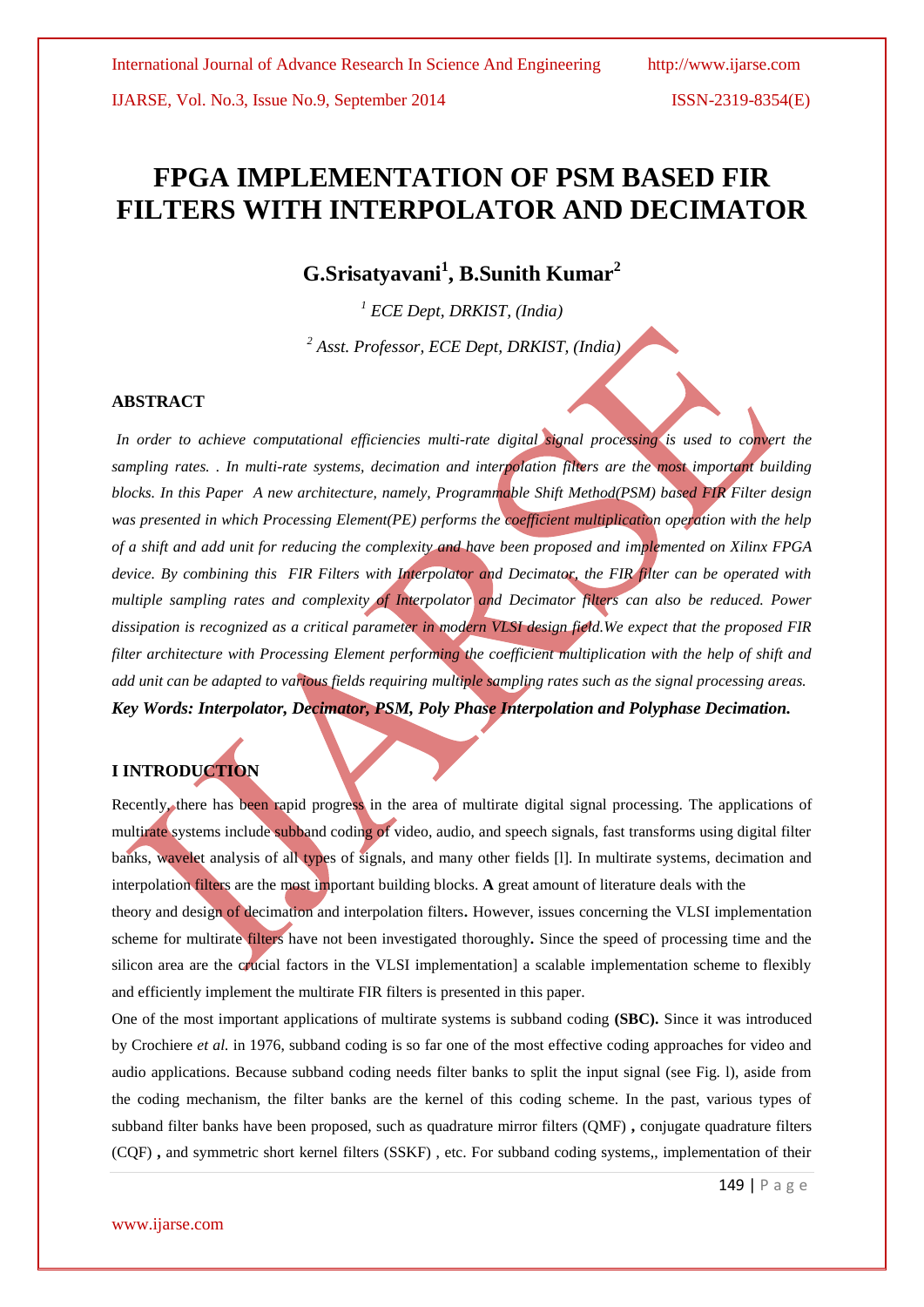### IJARSE, Vol. No.3, Issue No.9, September 2014 ISSN-2319-8354(E)

filter banks is the most important task. Since filter banks usually deal with large amount of data, high speed computing hardware **is** indispensable. In order to achieve both high performance and low complexity, by employing the scalable implementation scheme, we propose an efficient design technique suitable for all types of subband filter banks.

In Digital Signal Processing System sometimes it becomes necessary to convert the data to a new rate to make it easier to process or to achieve compatibility with another system. Therefore Multirate Signal Processing is used which is defined as the discrete time system that process data at more than one sampling rate to perform the desire digital operations.

In this work, in general we are going to present a systematic approach for the low-power design of a general linear time-invariant (LTI) FIR/IIR system based on the multirate approach. The direct implementation of the system transfer function  $H(z)$  (see Fig. 1) has the constraint that the speed of the processing elements must be as fast as the input data rate. It cannot compensate the speed penalty under low supply voltage. On the other hand, the multirate system will require only low-speed processing elements at half of the original clock rate to maintain the same throughput. Therefore, the processing elements can be operated at a lower supply voltage to reduce the power dissipation and the data throughput rate is not degraded by the lowered voltage. As a result, the multirate implementation can provides a direct and efficient way to compensate the speed penalty in lowpower designs at the algorithmic/ architectural level**.**



 $H(Z)$ 

 $X(n)$ 

Multirate filters are required when changing the sampling rate of a data path in a system. Multirate filters include both interpolation and decimation filters. Interpolation increases the sample rate by inserting zerovalued samples between the original samples, while decimation discards samples to decrease the sample rate. The FIR Compiler automatically creates interpolation and decimation filters using polyphase decomposition. Polyphase filters simplify the overall system design and also reduce the number of computations per cycle required by the hardware.

### **II. DESIGN ASPECTS**

### **2.1 Interpolation filters**

An interpolation filter increases the output sample rate by a factor of *I* through the insertion of *I-1* zeros between input samples, a process known as zero padding. Polyphase decomposition reduces the number of operations per clock cycle by ignoring the zeros that are padded in between the original input samples. Polyphase interpolation filters provide both speed and area optimization because each polyphase filter runs at the input data rate for maximum throughput.



**Fig 2.(a) Polyphase interpolation block diagram**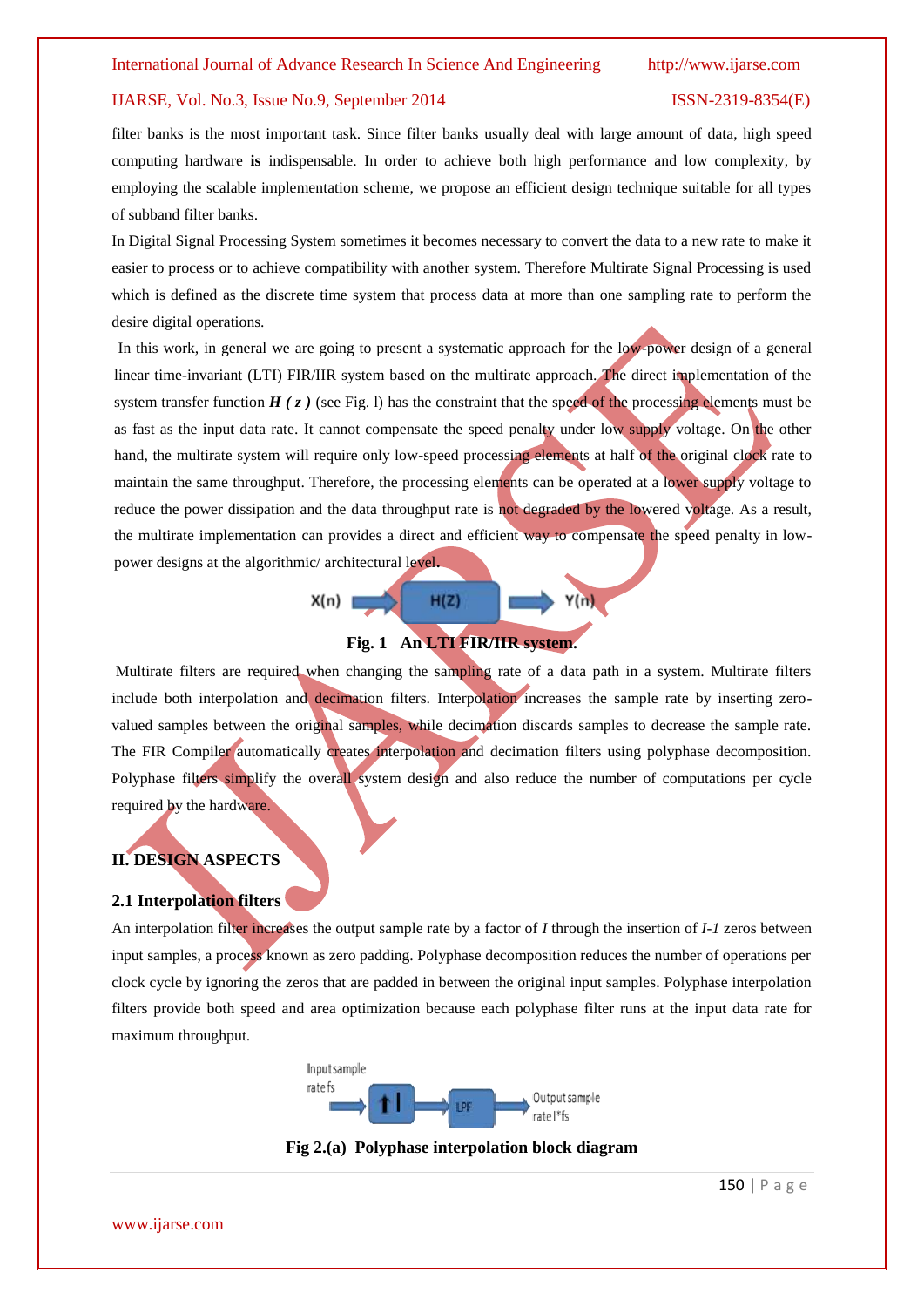





### **2.2 Decimation Filters**

A decimation filter decreases the output sample rate by a factor of *D* by keeping only every *D*-th input sample. Polyphase decomposition reduces the number of computations per cycle by ignoring the input data samples that are discarded during down sampling. Polyphase decimation filters provide speed optimization because each polyphase filter runs at the output data rate.







# **Fig 3.(b) polyphase decomposition for decimation filters**

# **2.3 Filter design**

Fir digital filters find extensive applications in mobile communication systems for applications such as channelization, channel equalization, matched filtering, and pulse shaping, due to their absolute stability and linear phase properties. The filters employed in mobile systems must be realized to consume less power and operate at high speed.

The complexity of FIR filters is dominated by the complexity of coefficient multipliers. few works addressed the problem of reducing the complexity of coefficient multipliers in reconfigurable FIR filters, hardly any work demonstrated reconfigurability in higher order filters. Moreover, we note that there is sufficient scope for more work on complexity reduction in reconfigurable filters especially for wireless communication applications where higher order filters are often required to meet the stringent adjacent channel attenuation specifications. In

151 | P a g e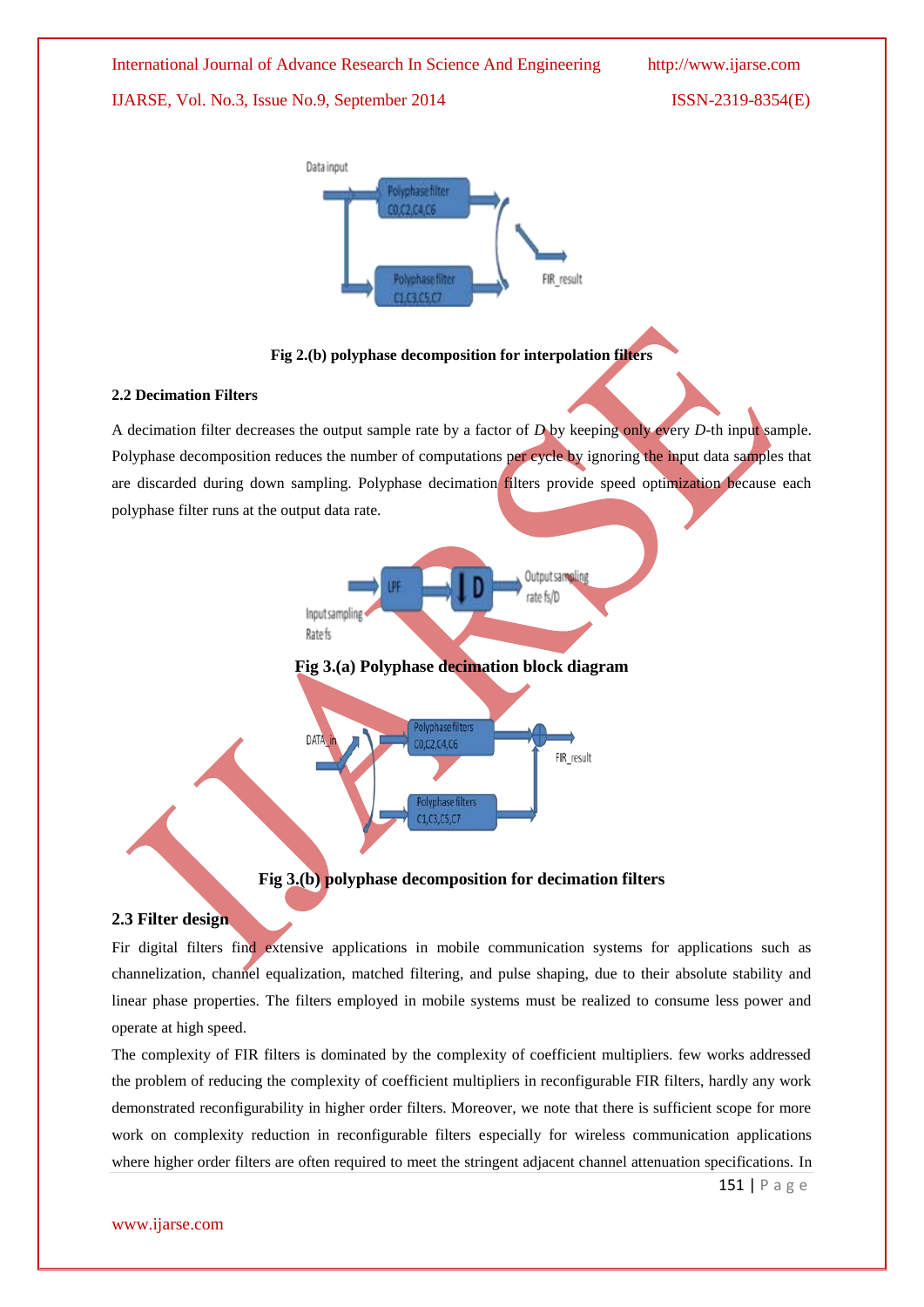### IJARSE, Vol. No.3, Issue No.9, September 2014 ISSN-2319-8354(E)

this paper, we use architecture that integrate reconfigurability and low complexity to realize FIR filters. The FIR filter architecture used is programmable shifts method (PSM). The design analysis of the architecture are presented.



### **Fig 4. Transposed direct form of FIR filter**

In this section, the architecture of the used FIR filter is presented. Our architecture is based on the transposed direct form FIR filter structure as shown in Fig. 4. The dotted portion in Fig. 4 represents the MB. In Fig. 4, PE-*i*  represents the processing element corresponding to the *i*th coefficient. PE performs the coefficient multiplication operation with the help of a shift and add unit. In the architecture of PE for PSM, the PE consists of programmable shifters (PS). The FIR filter architecture can be realized in a serial way in which the same PE is used for generation of all partial products by convolving the coefficients with the input signal  $(h * x[n])$  or in a parallel way, where parallel PE architectures are employed. The





**Fig 5. Block diagram for Architecture of PE for fir filter**

### **2.4 Architecture of PSM**

The PSM is based on the BCSE algorithm . The PSM architecture presented in this section incorporates reconfigurability into BCSE. The PSM has a pre-analysis part in which the filter coefficients are analyzed using the BCSE algorithm. Thus, the redundant computations (additions) are eliminated using the BCSs and the resulting coefficients in a coded format are stored in the LUT. The number of multiplexer units required can be obtained from the filter coefficients after the application of BCSE. The number of multiplexers is selected after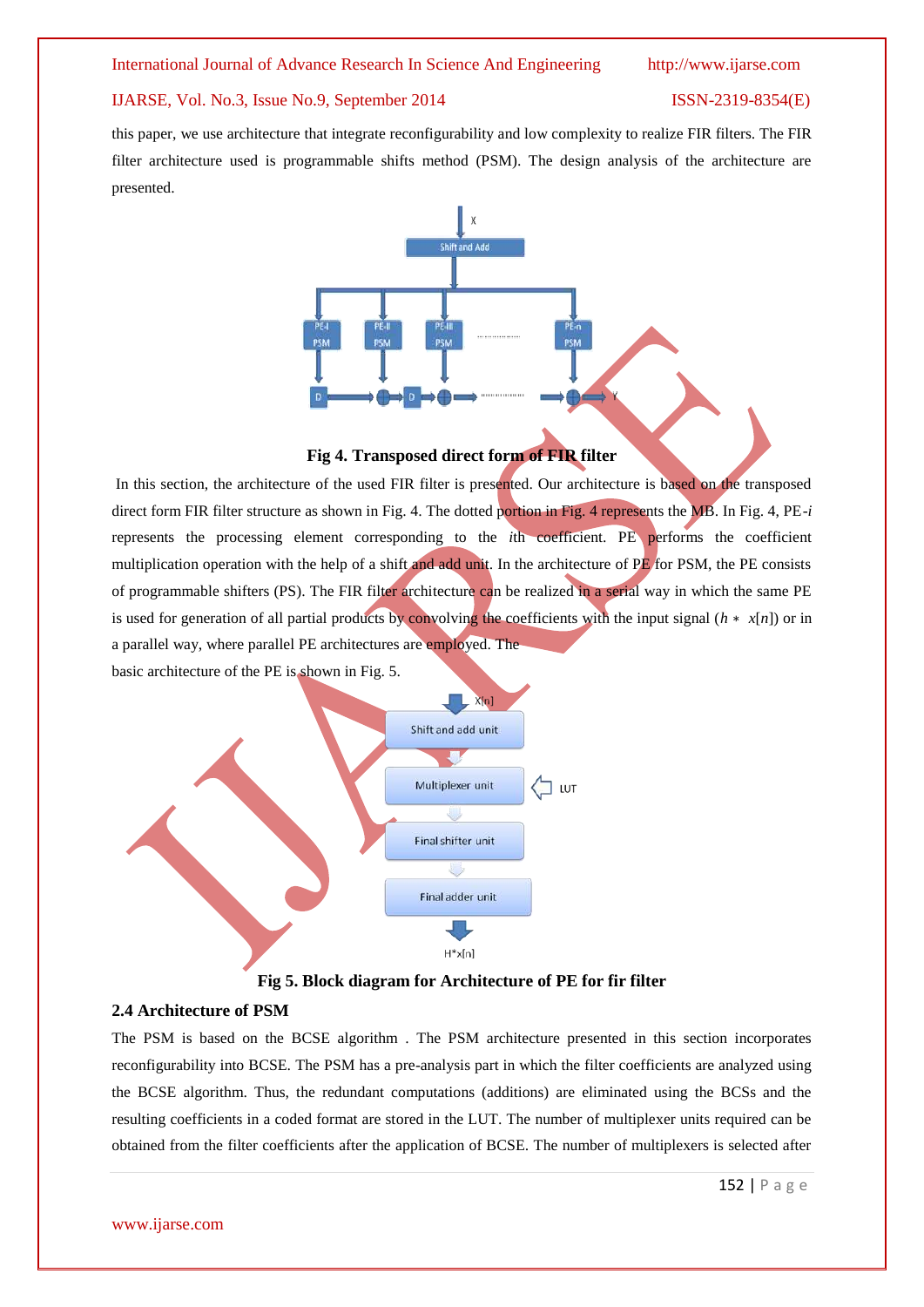considering the number of non-zero operands (BCSs and unpaired bits) in each of the coefficients after the application of the BCSE algorithm. The number of multiplexers will be corresponding to the number of nonzero operands for the worst-case coefficient (worst-case coefficient being defined as coefficient that has the maximum number of non-zero operands).The architecture of PE for PSM is shown in Fig. 6. The coefficient wordlength is fixed as 16 bits.

The LUT consists of two rows of 18 bits for each coefficient of the form SDDDDXXDDDDXXMMMML and DDDDXXDDDDXXDDDDXX, where "S" represents the sign bit, "DDDD" represents the shift values from  $2<sup>0</sup>$ to 2−15 and "XX" represents the input "*x*" or the BCSs obtained from the shift and add unit. In the coded format, *XX* = "01" represents "*x*," "10" represents *x*+2−1*x*, "11" represents  $x + 2-2x$ , and "00" represents  $x + 2-1x + 2-2x$ , respectively.



**Fig 6. Architecture of PE for PSM**

The XX values are given as select signals for Mux1 to Mux5. The values of DDDD are fed to corresponding PS. The multiplexer Mux6 and Mux8 will select the appropriate output in case the number of operands after BCSE is less than 5. The use of Mux6 and Mux8 reduces the number of adders utilized by selecting the output from the appropriate adder as all the adders in the PE are not always needed and hence consumes zero current and power. The select signals of Mux6 and Mux8 have five bits and hence 25 different control signals are possible which adds lots of flexibility to the architecture which can be employed in future if required. Mux7 is used to complement the output in case of a negative coefficient and its select signal is the sign bit "S" of the coefficient. The PSM architecture has advantage that it offers the flexibility of changing the wordlength of coefficients. The same PSM architecture designed for 16-bit coefficients is capable of operating for any coefficient wordlength less than 16 bits. This means, if the wordlength is reduced, the format of the LUT can be changed if required. The main advantage of reducing the precision is that some of the adders in the PSM architecture will be unloaded resulting in zero dynamic power. the PSM architecture is the first approach toward programmable coefficient wordlength FIR filter architecture. This means that the coefficient wordlength of the used PSM architecture can be changed dynamically without any change in hardware.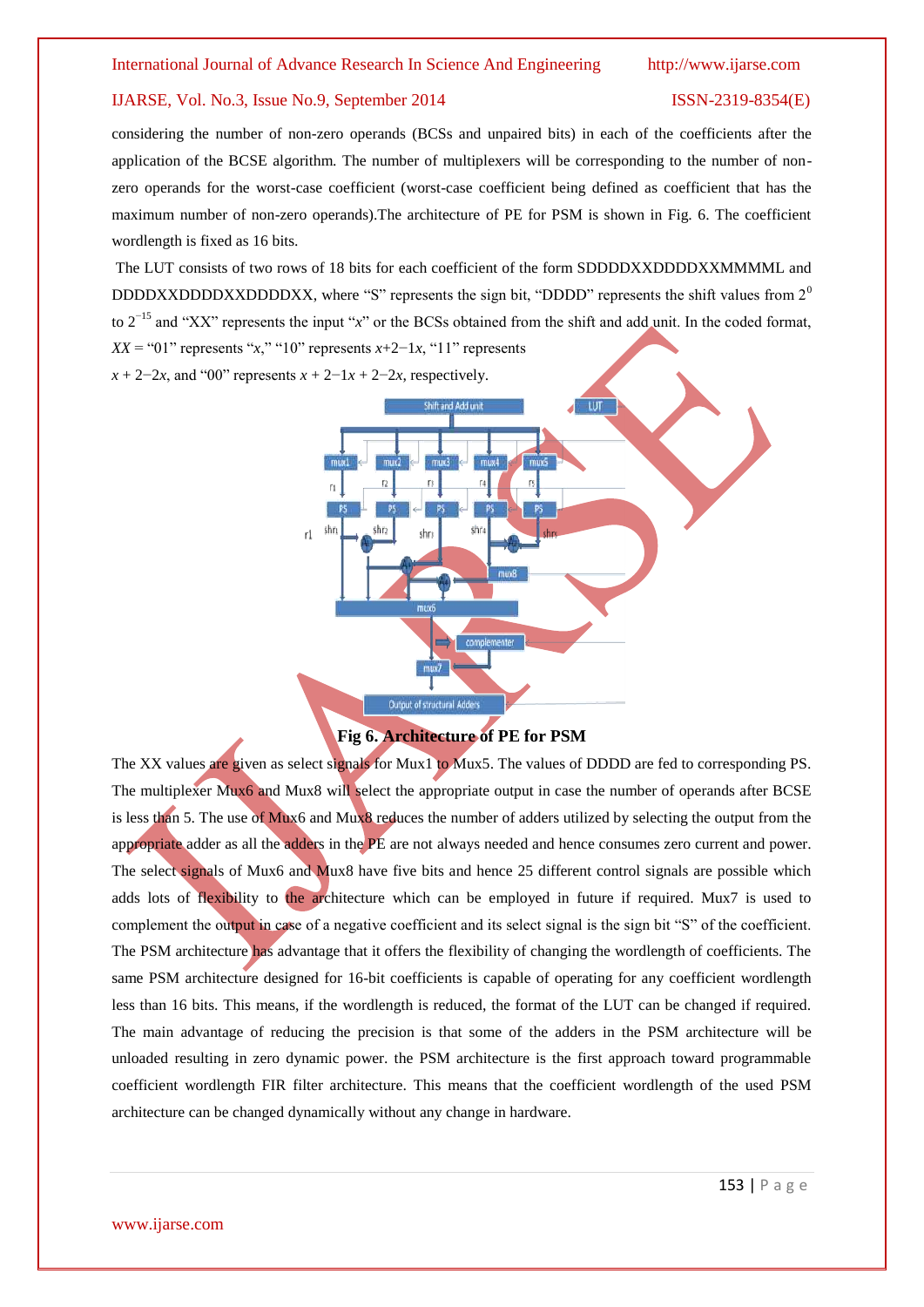### **III. LOGIC BLOCK DIAGNOSIS**

### **3.1 Main Concept**

An interpolation filter increases the output sample rate by a factor of *I* through the insertion of *I-1* zeros between input samples, a process known as zero padding. Polyphase decomposition reduces the number of operations per clock cycle by ignoring the zeros that are padded in between the original input samples. Polyphase interpolation filters provide both speed and area optimization because each polyphase filter runs at the input data rate for maximum throughput.

A decimation filter decreases the output sample rate by a factor of *D* by keeping only every *D*-th input sample. Polyphase decomposition reduces the number of computations per cycle by ignoring the input data samples that are discarded during down sampling. Polyphase decimation filters provide speed optimization because each polyphase filter runs at the output data rate.

The drawback of using interpolator and decimator is complexity of the circuit is increased if we use normal FIR filters.

To overcome this draw back we go for low complexity FIR filters such as FIR filter design by using PSM(programmable shift method) architecture .By doing so the overall complexity of the Interpolator and decimator circuit is redused.

### **3.2 Implementation and Experimental Results:**

Multirate Signal Processing studies Digital Signal Processing systems which include sample rate conversion. This technique is used for systems with different input and output sample rates, but may also be used to implement systems with equal input and output rates.



### **Fig 7.ASM chart of Interpolator Top-order module**

www.ijarse.com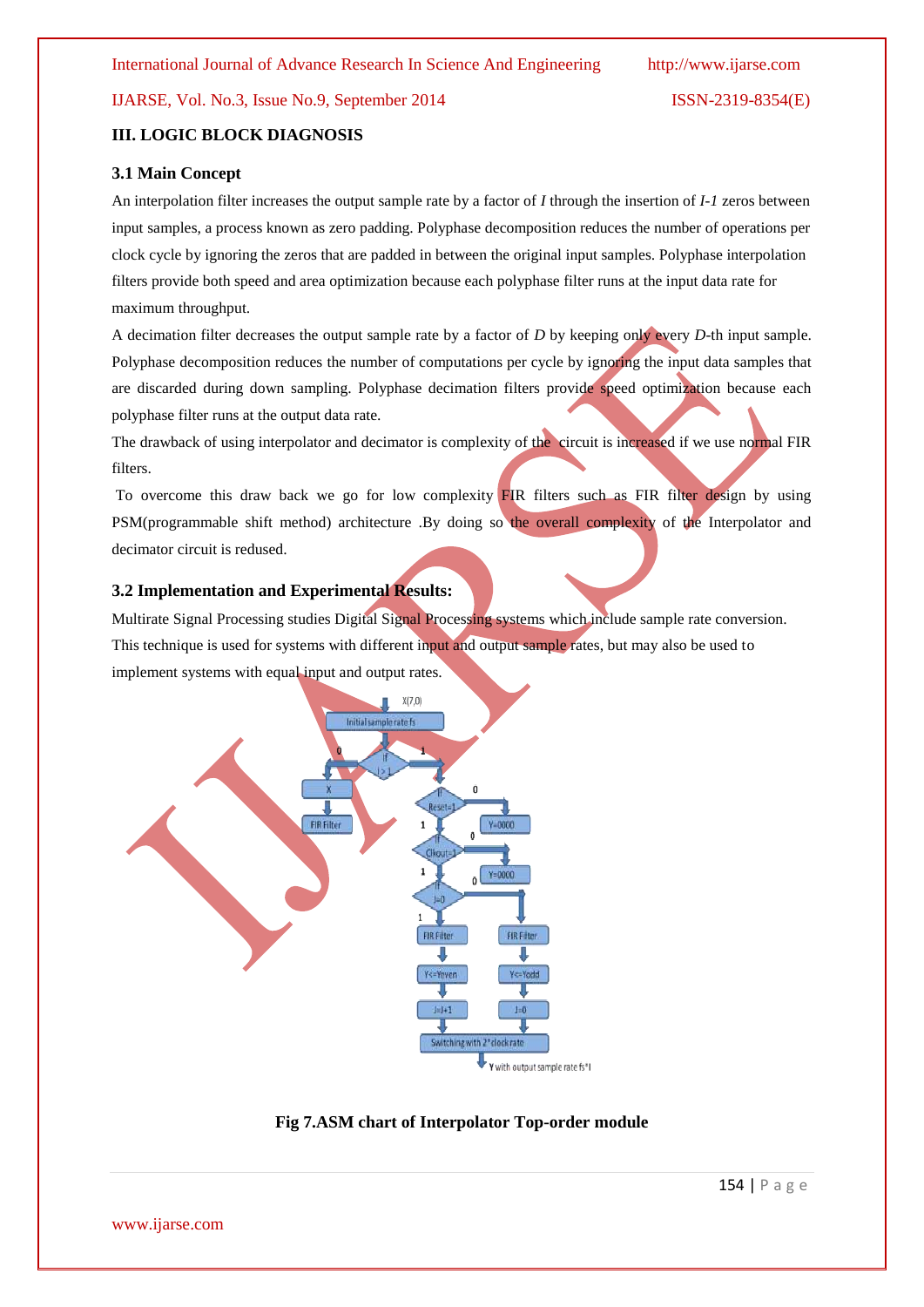Multirate filters are required when changing the sampling rate of a data path in a system. Multirate filters include both interpolation and decimation filters. Interpolation increases the sample rate by inserting zerovalued samples between the original samples, while decimation discards samples to decrease the sample rate. The FIR Compiler automatically creates interpolation and decimation filters using polyphase decomposition. Polyphase filters simplify the overall system design and also reduce the number of computations per cycle required by the hardware.

Figure 7 represents the ASM chart of top-order module of the Interpolator. The ASM chart describes the sequence of events as well as the timing relationship between the states of a sequential controller and the events that occur while going from one state to the next.

Interpolation module is explained in five stages. Stage1 represents the sample rate check operation i.e sampling rate at input module is compared with sampling rate of data(fs).stage2 checks the scaling factor I if  $I = 1$  then sampling rate remains as it is and the input message X is given as input to the filter or else we check reset condition.stage3 check the reset condition of circuit which is an active low enable, if reset  $= 0$  then the output the circuit is  $y=00000$  or else we check for output clock enable i.e clkout which is also an active high enable, if  $\text{clkout}=0$  then the output of the circuit is y=00000 or else we perform polyphase decomposition by checking for  $j=0$ .stage4 if  $j=0$  filtering is done to the even coefficients and the output of the filter is y=yeven or else the filtering is done to the odd coefficients and the output of the filter is y=yodd.stage5 now we operate the output switch of the circuit with double the clock frequency so now the output of the interpolator is double the sampling rate at the input.



**Fig 8.ASM chart of Decimator Top-order module**

Figure 8 represents the ASM chart of top-order module of the Decimator. Decimator module is explained in five stages.Stage1 represents the sample rate check operation i.e sampling rate at output module is compared with sampling rate of data(fs).stage2 checks the scaling factor D if  $I = 1$  then sampling rate remains as it is and the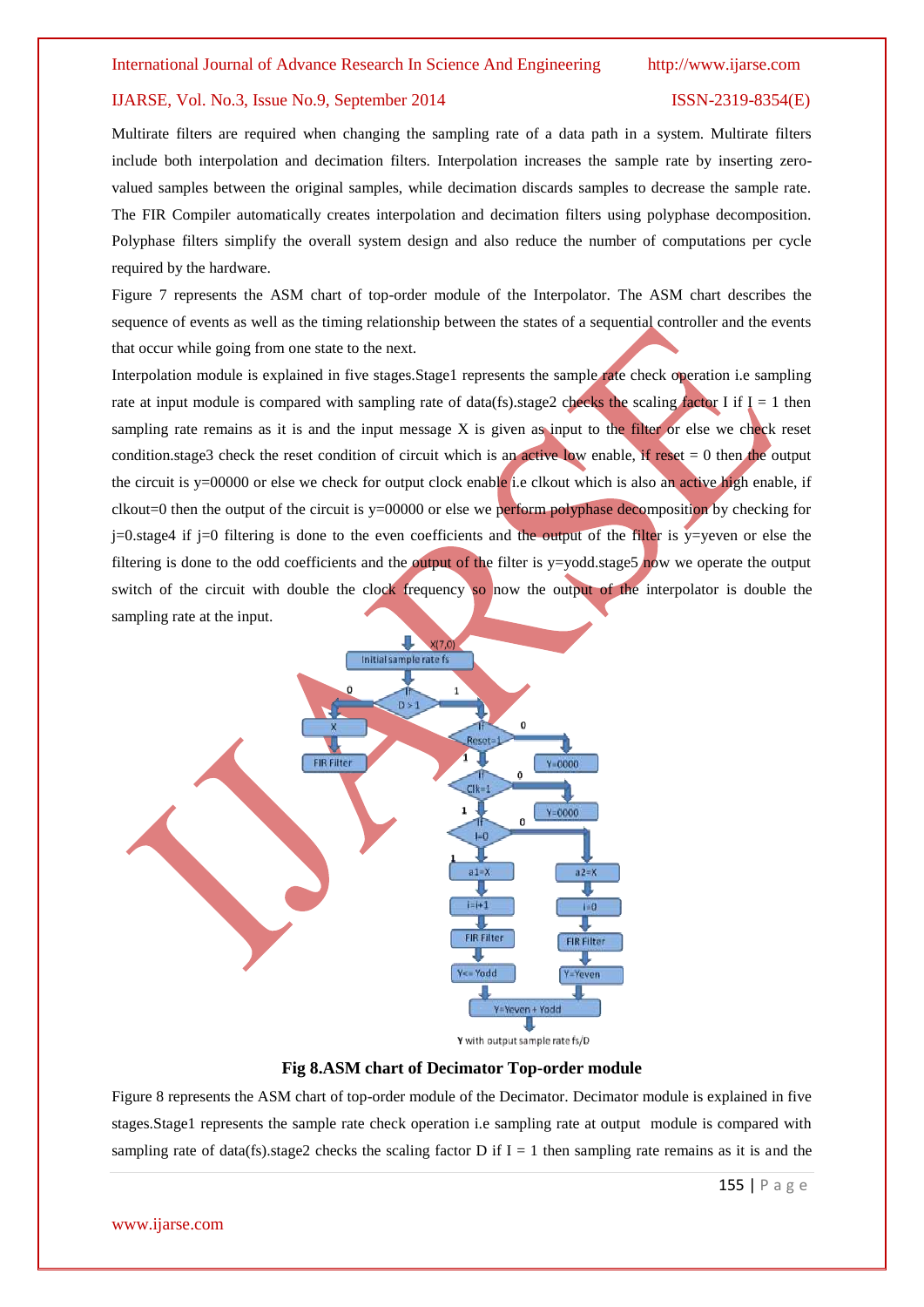### IJARSE, Vol. No.3, Issue No.9, September 2014 ISSN-2319-8354(E)

input message  $X$  is given as input to the filter or else we check reset condition.stage3 check the reset condition of circuit which is an active low enable, if reset  $= 0$  then the output the circuit is  $y=00000$  or else we check for clock enable i.e clk which is also an active high enable, if clk=0 then the output of the circuit is y=00000 or else we perform polyphase decomposition by checking for  $i=0$ . stage4 if  $i=0$  then X is given as input to the firfill and the output of the firfil is yodd or else X is given as input to the firfil2 and the output of the firfil is yeven.stage5 hear we summate all the outputs of y i.e yeven and yodd and so now the output of the decimator is half the sampling rate at the input.

# **IV. SIMULATION RESULTS**

# **4.1 Interpolator**

We can achieve multirate sampling by using Interpolator at input side but the drawback of this technique is complexity is increased to reduce this complexity we use low complexity FIR filters. this is reduced by designing FIR filter by using shift and add module along with programmable shifting method.

### **4.2 Decimator**

The same complexity persists in the decimator as well and this is also redused by using same technique.







### **V FPGA Realization**

The designed system is targeted on to Xilinx Virtex FPGA device belonging to virtex6v family with a speed grade of -1. It is observed that above 40% area for the targeted FPGA is covered for the implementation of this system. The CLB'S are connected in cascade manner to obtain the functionality for the designed system.

### **5.1 Synthesis Report**

Synthesis is a process of constructing a gate level net list from a model of a circuit described in VHDL Figure Depict the synthesis report of multiple fault diagnosis modules in Xilinx ISE 14.1 Environment for VHDL source code.

www.ijarse.com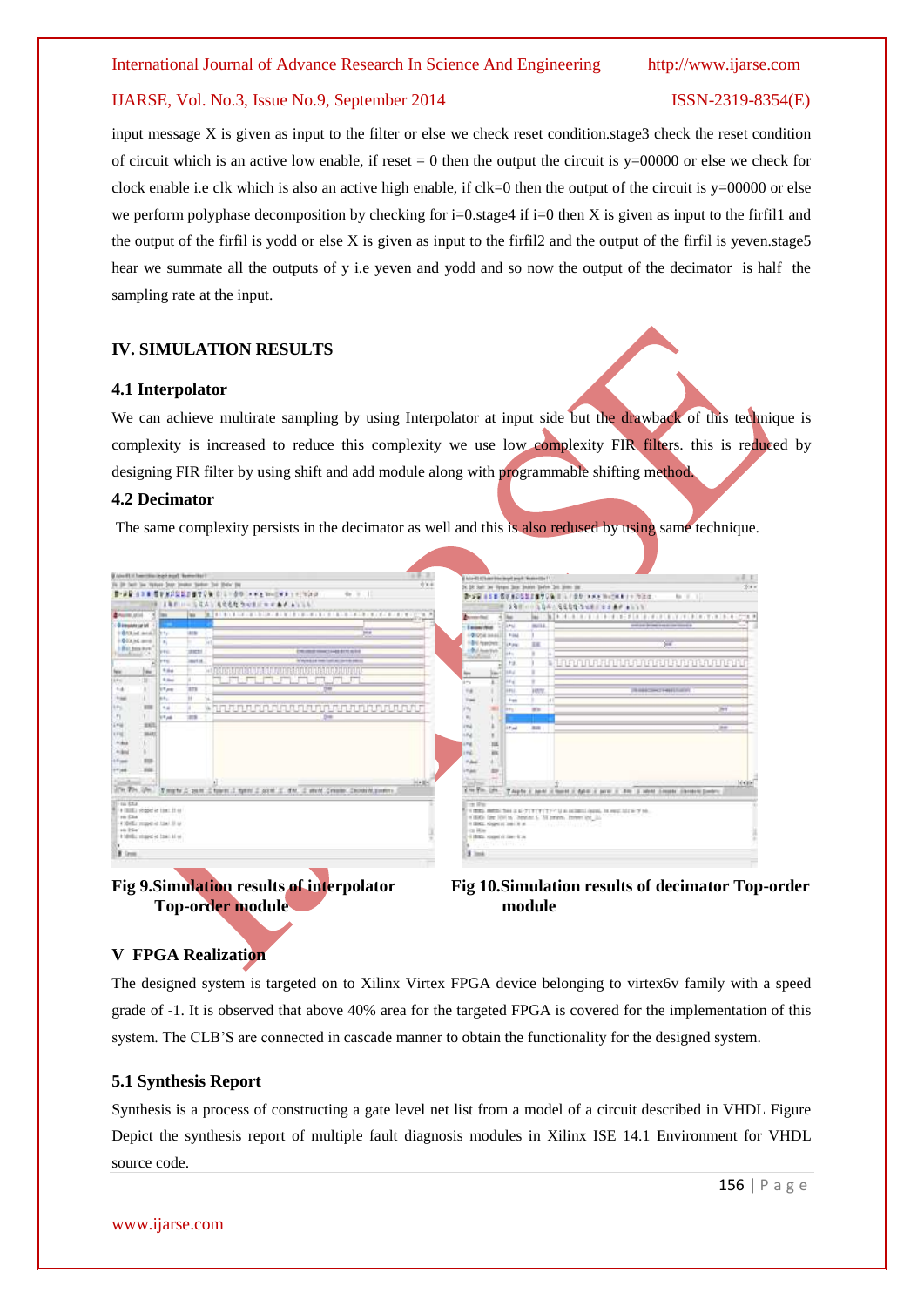IJARSE, Vol. No.3, Issue No.9, September 2014 ISSN-2319-8354(E)

|                                        | vite  . implies<br><b>Sena</b>                        |                                     |                   |                     | Milleage Seas (2011) (ALL: \$4,041) |                         |                   |         |
|----------------------------------------|-------------------------------------------------------|-------------------------------------|-------------------|---------------------|-------------------------------------|-------------------------|-------------------|---------|
| in a Queentri's wom                    | <b>STEAM</b>                                          | <b>Doubl Bay</b>                    | <b>ALCOHOL</b>    |                     | Point from                          |                         | <b>Skilled</b>    |         |
| <b>Terfane</b> 44                      | North and North                                       | <b>Think Server</b>                 | <b>ME</b>         |                     | take unknown                        |                         | <b>After</b>      |         |
| ing.<br>Station                        | Toda Greener<br><b>Transferred</b>                    | <b><i><u>Institute</u></i></b>      | wounts play       |                     | $\leftarrow$                        |                         | <b>Advert</b>     |         |
| <b>PROFIT</b>                          | 3 inches                                              | <b><i><u>Industrialists</u></i></b> | <b>HELL</b>       |                     | them.                               |                         | <b>Statistics</b> |         |
| <b>Mark</b>                            | u<br><b>Brasiling</b><br><b>Englishment</b>           | <b>Program</b>                      | <b>House</b>      |                     | <b>Holly Lists</b>                  |                         |                   |         |
| <b>Arthurs</b><br><b>DE MIAS</b>       | í<br><b>Z</b> Martinsan                               | <b>Ingritmy</b>                     | minister          |                     | they behalf                         |                         |                   |         |
| Upstor 1                               | <b>Control Norge</b><br>Ň<br>Texture Mexico           | $\overline{\phantom{a}}$            | <b>Contractor</b> |                     | <b>Reflegement</b>                  |                         |                   |         |
|                                        | [The finage                                           |                                     |                   |                     |                                     |                         |                   |         |
|                                        | <b>But and South &amp;</b><br>Tony Peters             |                                     |                   |                     | أشطاه فناه                          |                         |                   |         |
| University)                            | <b>Brasil Bulletin</b>                                | <b>THE STATE</b>                    |                   |                     | <b>Arabit</b>                       |                         |                   |         |
| an old power call                      | X Abuleaning local                                    | <b>Jacky Fillmints</b>              |                   |                     | $\frac{1}{2}$                       | 49                      |                   | ni<br>m |
| Implantation                           | <b>Installant</b>                                     | late classicity                     |                   |                     |                                     | $\frac{1}{2}$           |                   | n.<br>- |
| L'E lauritée                           | <b>Real Franklin</b><br>17 Galichlaug Motor           | lades of systems of                 |                   |                     |                                     | $\overline{1}$<br>m     |                   | m<br>۰  |
| 91<br><b>Jackson</b><br>1-55 beach of  | Mind Step Loney Feest                                 | low excandito                       |                   |                     | ×                                   | ш                       |                   | still   |
| <b>Golffi</b> Islands                  | It You Testilgeh                                      |                                     |                   |                     |                                     |                         |                   |         |
| <b><i>The Televing Universe</i></b>    | 12 Inching comm.<br>. If Say Ayers                    |                                     |                   | marken              |                                     |                         |                   |         |
| <b>CO Delivery</b><br>Sever Automobile | 7 Starley.                                            | <b>Système</b>                      | m                 |                     | m                                   | <b>Party</b>            | -                 |         |
| + DO Interesting                       |                                                       | <b>Schedule</b>                     | w                 | <b>IN A BURNING</b> | ٠                                   | <b>Limited Services</b> | <b>SALE</b>       |         |
|                                        |                                                       |                                     |                   | m                   |                                     |                         |                   |         |
|                                        |                                                       |                                     |                   |                     |                                     |                         |                   | 45Ft    |
|                                        | feature commerciated later below 18:1044              |                                     |                   |                     |                                     |                         |                   |         |
|                                        | Mr. 42 boy 12. Nr. 11. June 1. Suppose between 13 (a) | m<br><b>CONTRACTOR</b>              | <b>MARK</b>       |                     | <b>TENNIS</b>                       |                         |                   |         |

# **Fig 11. Synthesis Report of Interpolator and Decimator**

The above figure shows the device summary of the multiple fault diagnosis top order module which represents the summary of the used 6301 IO Buffers, 512 flipflops ,LUTs ,buffers, inverters etc.

The synthesis result for the proposed algorithm is presented:

| ∗            |                                      | Design Summary  |
|--------------|--------------------------------------|-----------------|
|              | Top Level Output File Name           |                 |
|              | Primitive and Black Box Usage:       |                 |
|              | $\#$ BELS                            | : 43803         |
| $\#$         | $\operatorname{GND}$                 | :65             |
| $\#$         | $\ensuremath{\text{INV}}$            | : 128           |
| $\#$         | LUT1                                 | : 6             |
| $\#$         | LUT <sub>2</sub>                     | : 3202          |
| $\#$         | LUT3                                 | 12801           |
| $\#$         | LUT <sub>4</sub>                     | : 15296         |
| $\#$         | MULT_AND                             | : 448           |
| $\#$         | <b>MUXCY</b>                         | 3850            |
| $\#$         | MUXF5                                | :4160           |
| $\#$         | <b>XORCY</b>                         | : 3847          |
|              | #FlipFlops/Latches                   | : 512           |
| $\#$         | ${\rm FD}$                           | : 512           |
|              | # Clock Buffers                      | :32             |
| $\#$         | <b>BUFGP</b>                         | :32             |
|              | # IO Buffers                         | : 6301          |
| $\#$<br>$\#$ | $\operatorname{IBUF}$<br><b>OBUF</b> | : 4712<br>:1589 |

www.ijarse.com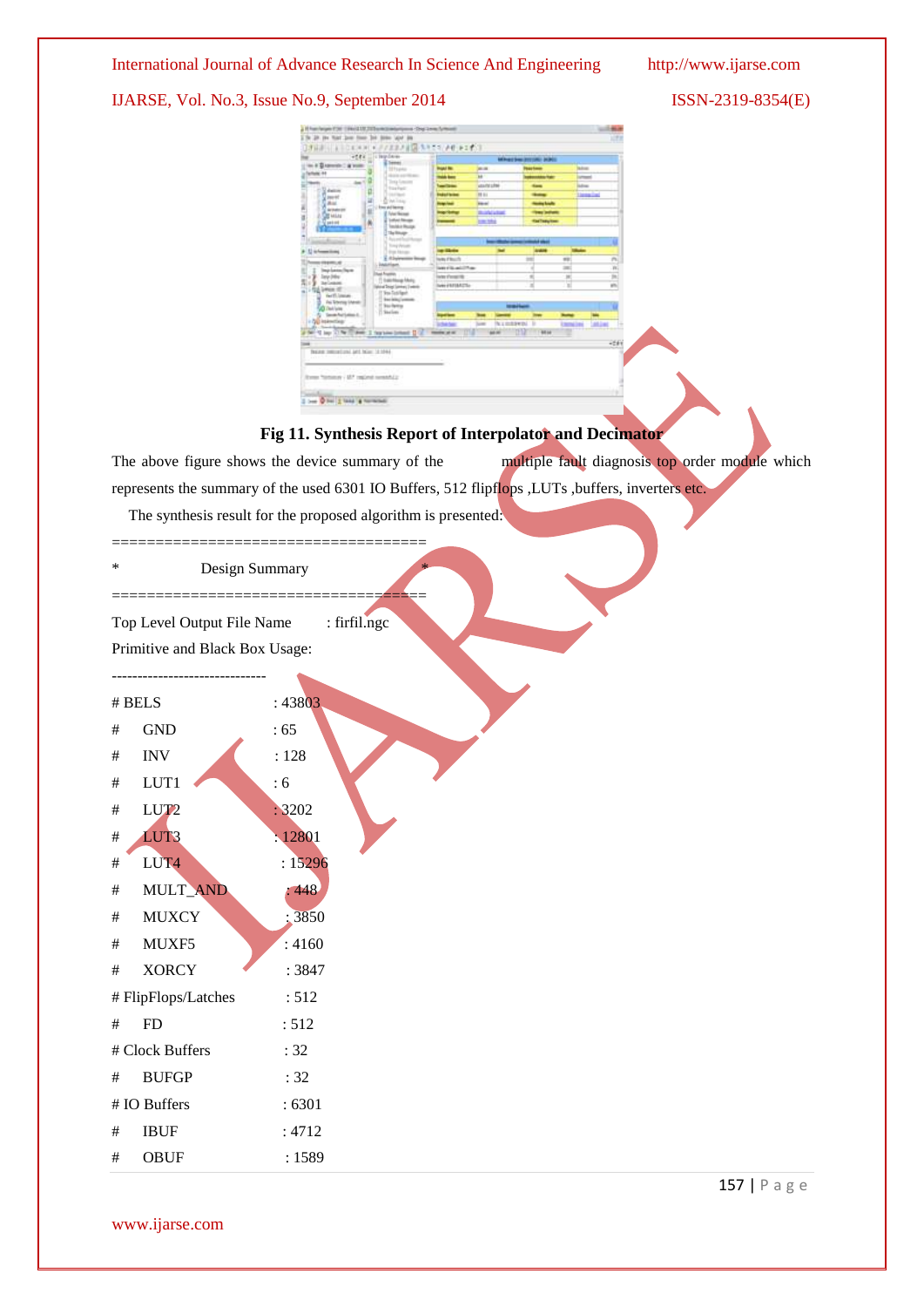### IJARSE, Vol. No.3, Issue No.9, September 2014 ISSN-2319-8354(E)

ies.

From the result it is observed that logical counts of 43803 Basic Element Logic (BEL) is required for the realization of DST processor, and the total memory usage of 254952 kilobytes.

### **5.2 RTL View**

In figure 12 shows the RTL schematic of the Interpolator and decimator RTL is an acronym for *register transfer level*. This implies that the source code VHDL/Verilog HDL describes how data is transformed as it is passed from register to register

### **5.3 Technology Schematic**



**Fig 12. RTL Schematic View of Interpolator Fig 13 Technical Schematic View of Interpolator and and Decimator** Decimator

The above figure 13 shows the technical view of the Interpolator and decimator.

# **5.4 Implementation Observations**

The implementation of proposed algorithm is illustrated in various pictorial views obtained during the process of realization i.e., Fig.11 Represents the Synthesis is a process of constructing a gate level net list from a model of a circuit described in VHDL. Fig.12 shows the RTL views of existing and proposed algorithms.Fig.13 shows the one of the technical schematic of targeted FPGA.

# **VI . CONCLUSION & RESULTS**

In this paper, we have presented how to make FIR filters applicable for multiple sampling rates with the help of interpolator and decimator. For reducing the complexity we had used the low complexity FIR filter design with the help of programmable shifting method.

The presented technique in this paper is able to reduse the complexity of decimator filter and interpolator filter circuits in DSP processing where multiple sampling rates are required.

### **Advantages**

The advantages of this work is that it Reduced complexity which in turn reduces the area, Power dissipation ,gives Higher throughput rate, Higher processing speed, Fast Computation, LFSR can rapidly transmit a sequence that indicates high-precision relative time offsets and many more.